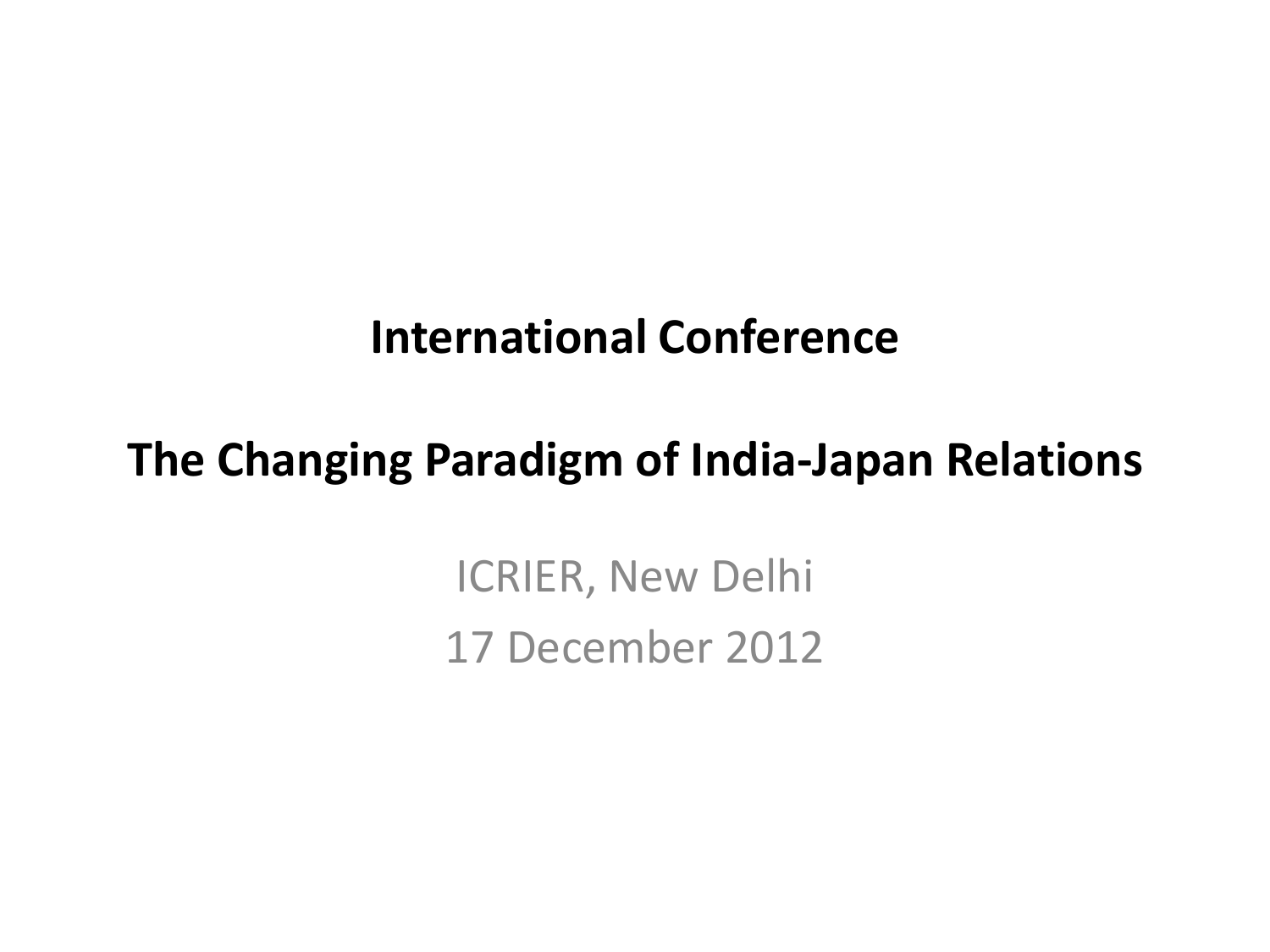## **Regional Dimensions of India-Japan Relations**

- Asia Neighbourhood vs Community
- From 'Co-Prosperity' to 'Asian Community'
- Early Attempts EAEG / AMF
- ASEAN + 3 to East Asian Summit (ASEAN+6)
- RCEP Regional Comprehensive Economic Partnership (ASEAN + **China**, Japan, South Korea, India, Australia & New Zealand
- Others APEC, TPP (**US**, Canada, Brunei, Japan, Malaysia, Mexico, Peru, Singapore, South Korea, Vietnam, Australia and New Zealand j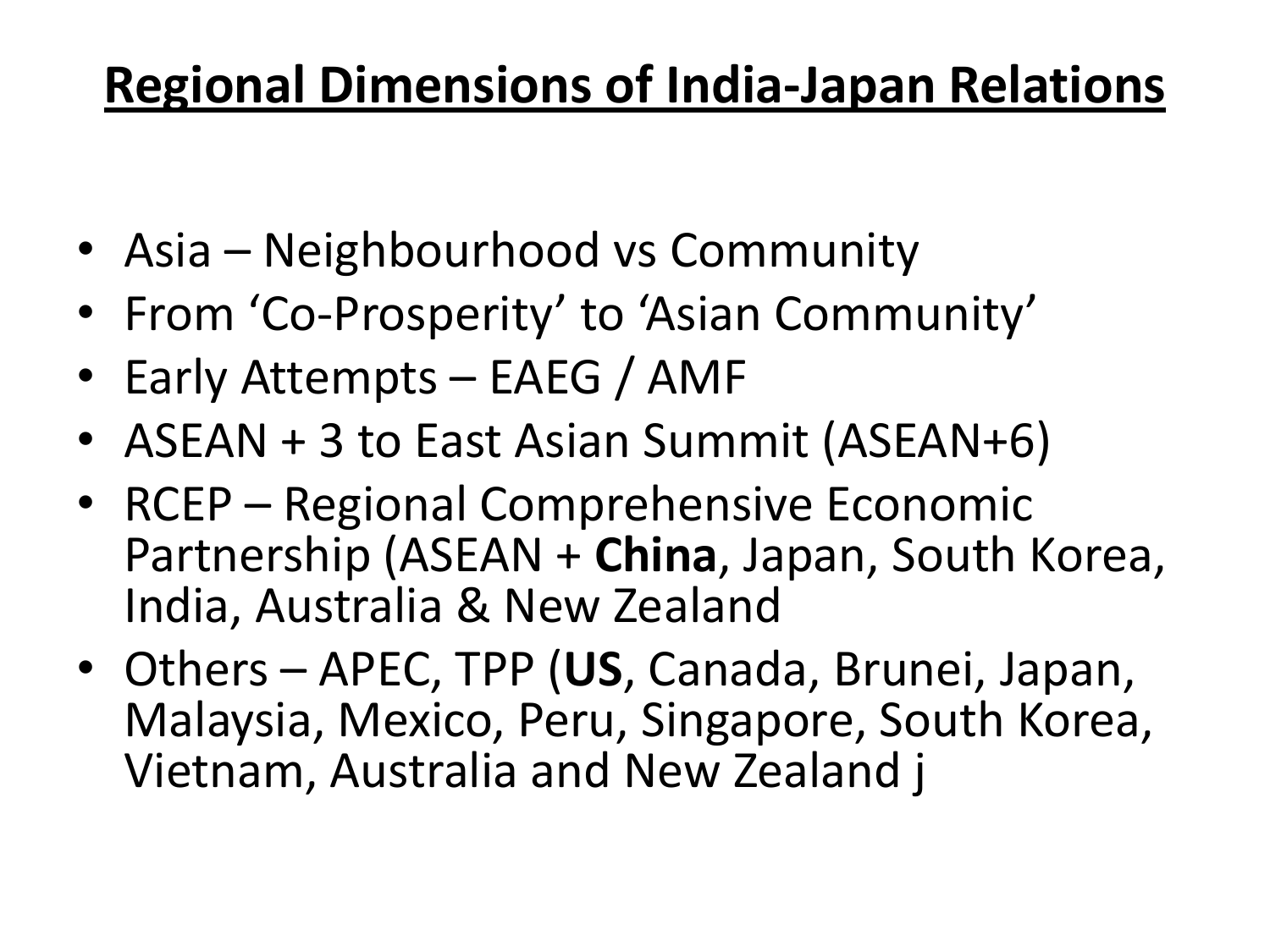## New Japanese Formulations

Junichiro Koizumi (2005): Asia -"Arc of Prosperity" vs "Arc of Instability" Taro Aso (2006): "Arc of Freedom and Prosperity" - 'Outer rim of Eurasian landmass'

Shinzo Abe (2007): "Broader Asia"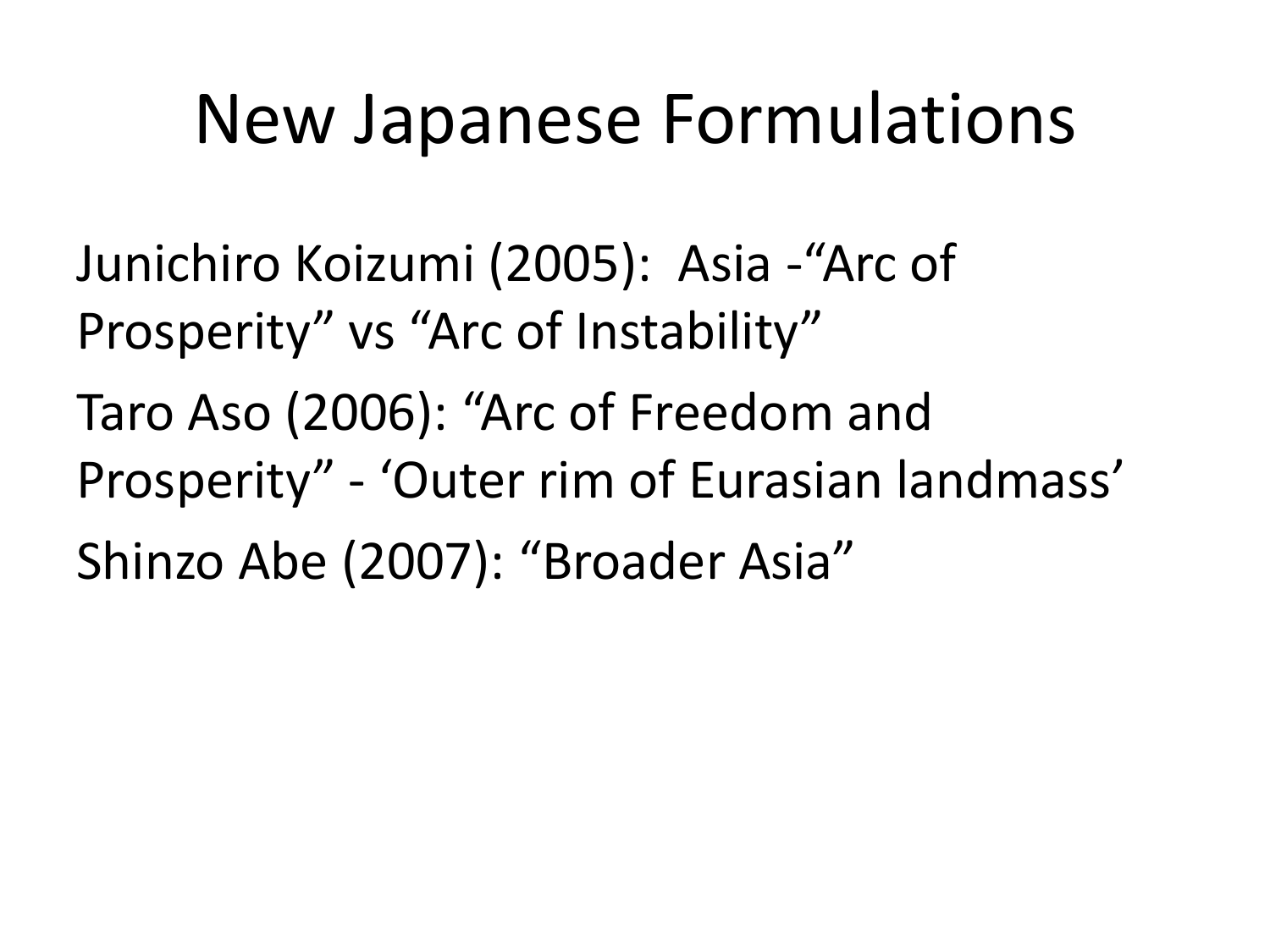Abe's 'Broader Asia' – Speech in Indian Parliament, August 22, 2007, "Confluence of the Two Seas"

"broader Asia" - spanning the entirety of the Pacific Ocean, incorporating the United States of America and Australia. Open and transparent, this network will allow people, goods, capital, and knowledge to flow freely.

Can we not say that faced with this wide, open, broader Asia, it is incumbent upon us two democracies, Japan and India, to carry out the pursuit of freedom and prosperity in the region? In addition, as maritime states, both India and Japan have vital interests in the security of sea lanes. …..routes most critical for the world economy."

"joining forces with like-minded countries"

"The question of what Japan and India should do cooperatively in the area of security in the years to come" diplomacy and defence officials must consider jointly."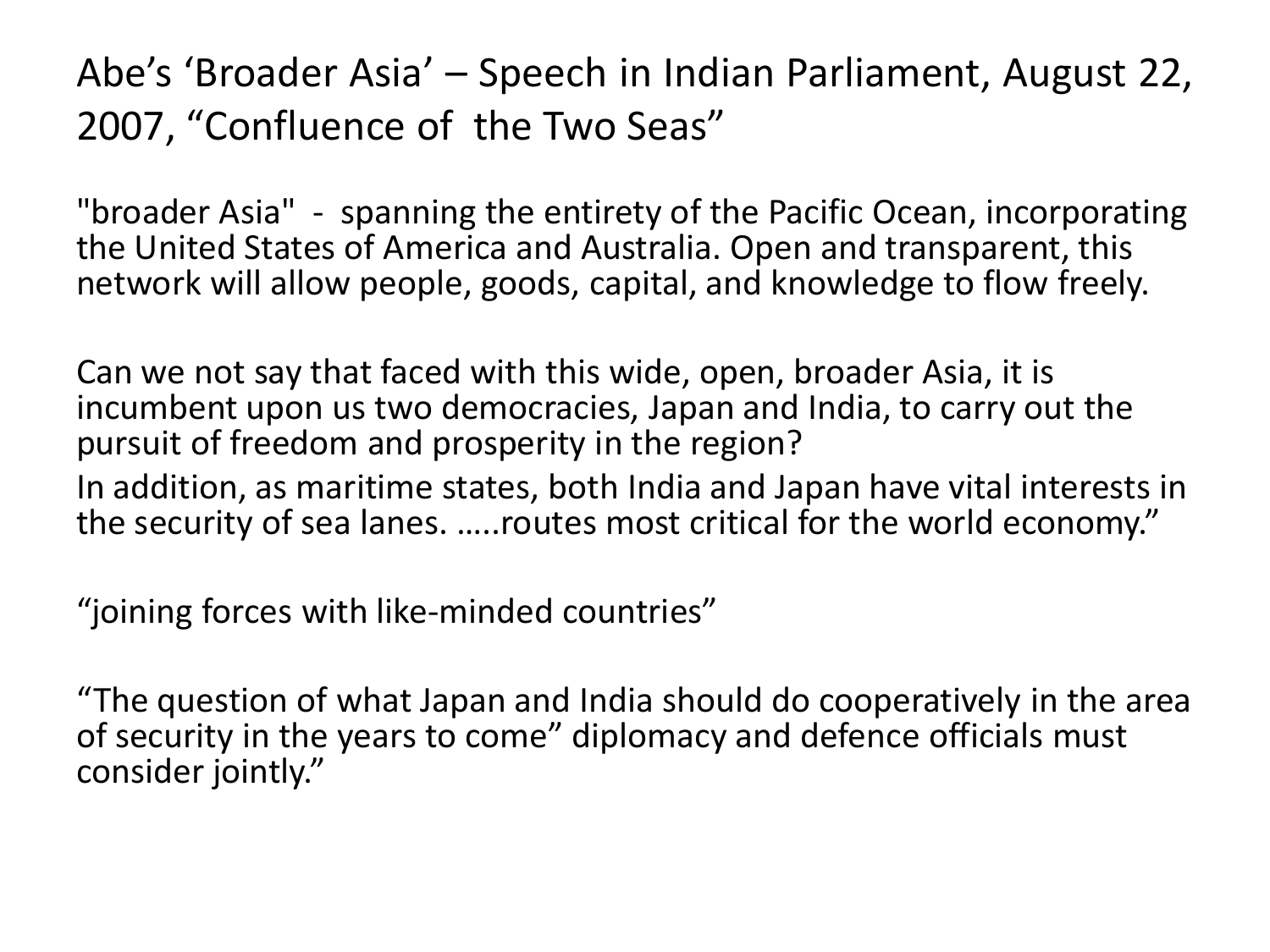## **Manmohan Singh's Perspective**

## December 2005, India-Asean Summit:

"East Asian Community, bringing together ASEAN, China, Japan, Korea, and also Australia and New Zealand, is manifest. Like the North American Free Trade Area, and the expanding European Union, a Pan-Asian FTA will be a dynamic, open and inclusive association of the countries of our vast region."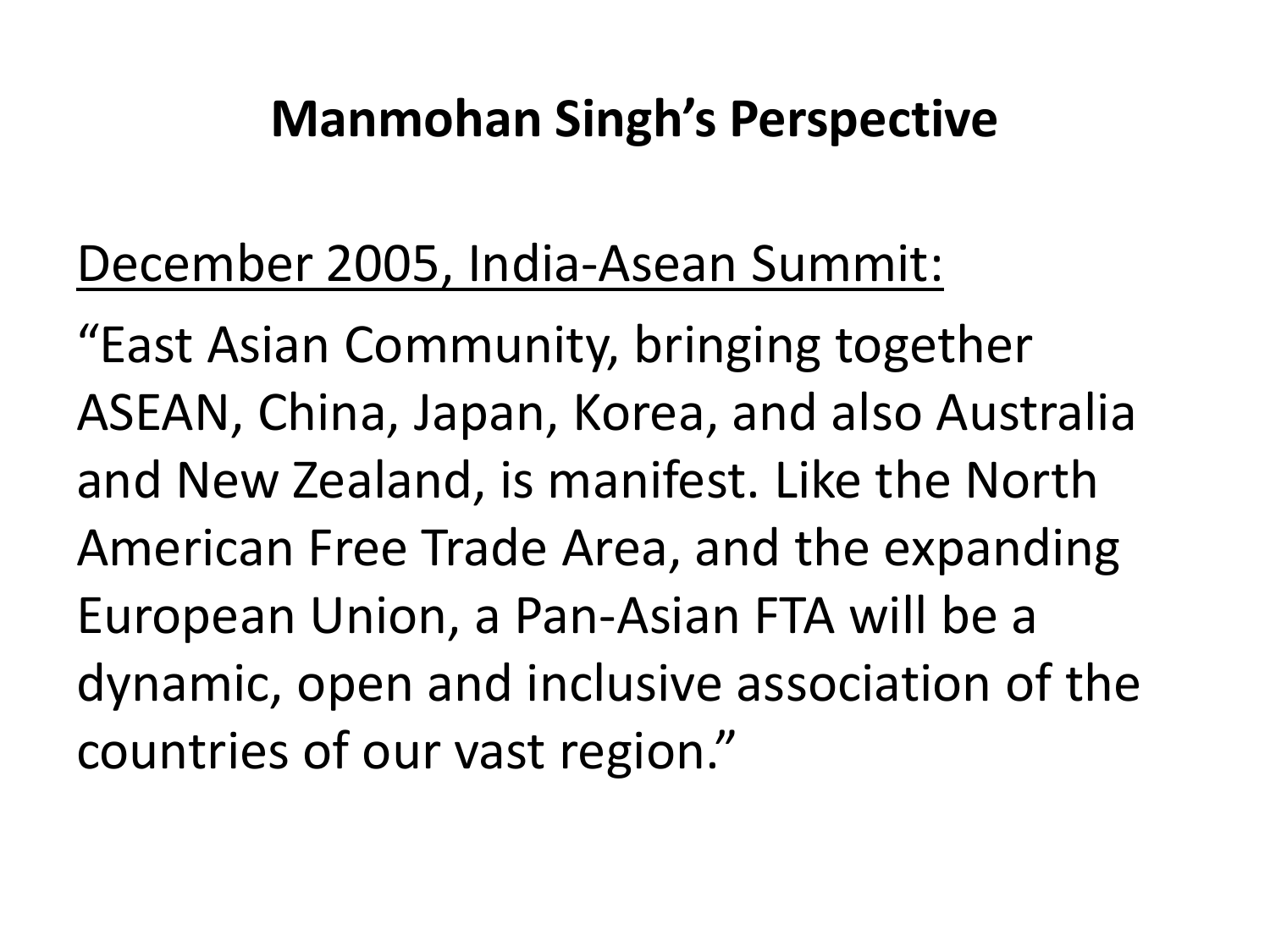## **PM on India and Japan:** (December 2006, Diet)

"Our partnership has the potential to create an "arc of advantage and prosperity" across Asia, laying the foundation for the creation of an Asian Economic Community."

**PM on India and Asean:** "geo-political and economic interests" (Letter to Sonia Gandhi, May 2006)

#### **PM on RCEP** (November 2102):

"create an open, balanced, inclusive and rule-based architecture in the region for our collective security, stability and prosperity."